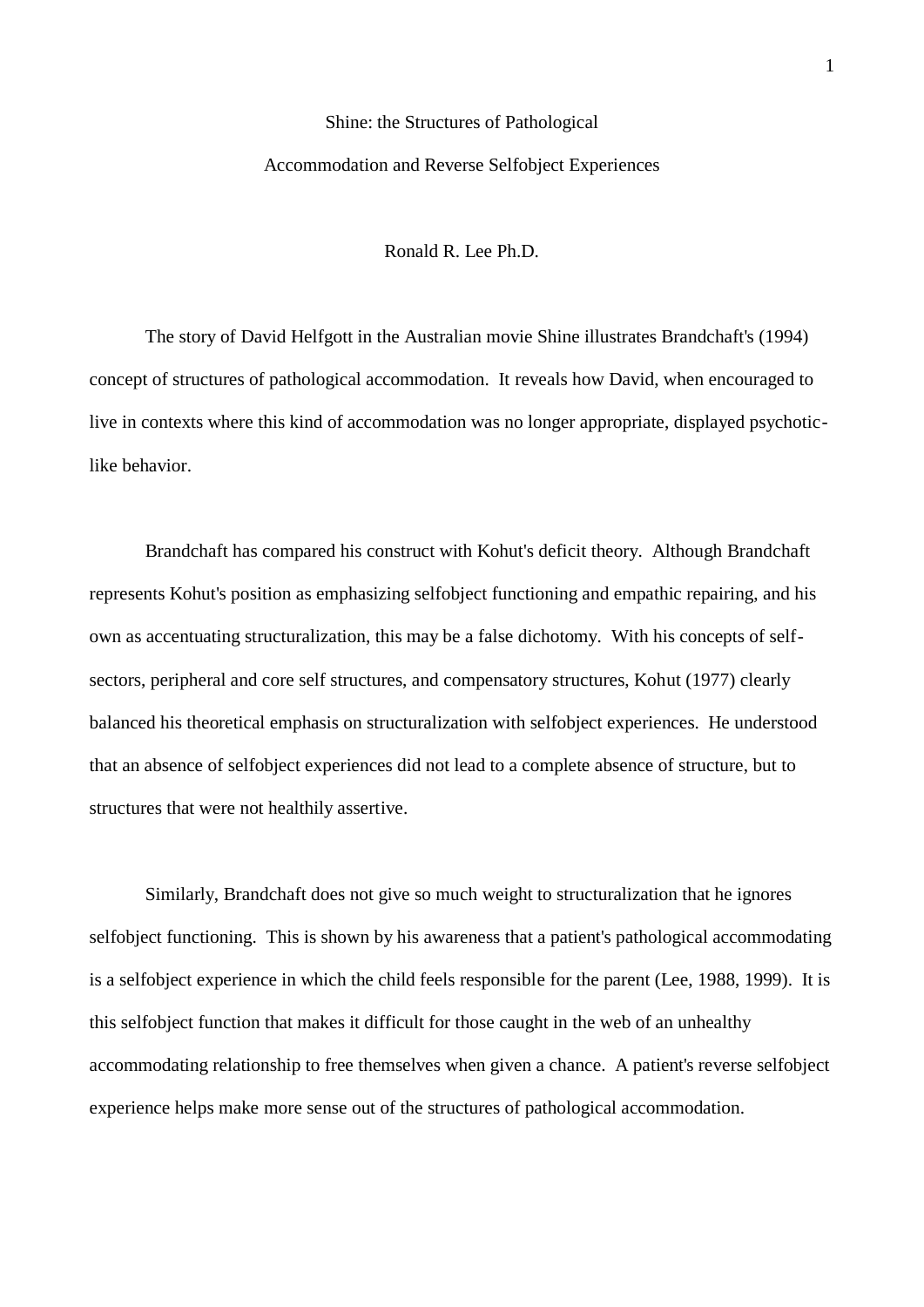There is a vast difference between treating a person with a firm core self, whose accommodating behavior is structured in one of the peripheral self-sectors, and those whose accommodation arises from structures of the core self. Treatment that focuses on accommodating structures in the core self involves a re-enactment of a mutually cohesive maintenance relationship with a parent (therapist). Treatment failures occur when therapists become uncomfortable with maintenance goals and begin to push for "progress." Then they have co-created the patient's experience of needing to meet the therapist's agenda rather than out of his/her own personal need for assertiveness. If a therapist is able to accept the therapeutic relationship such patients co-create, and eventually make an understanding of this relationship clear without shaming the patient, new experiences will develop that foster a patient's therapeutic progress.

The Australian movie Shine, which covers the early life, mental collapse, and eventual public acceptance of the Australian musical prodigy David Helfgott, demonstrates one consequence of a child functioning as a selfobject for a parent (Lee, 1988, 1999) and the resulting development of structures of pathological accommodation (Brandchaft, 1994). David's psychiatrist, Dr. Susan Wynn, has publicly diagnosed David as a schizo-affective disorder, and this diagnosis tends to support what his behavior suggests. From a self-psychological perspective, Helfgott can be considered as a severe self-disorder. As the movie Shine has brought so many details of Helfgott's life into the public domain: including Wynn's opinions, the stories of family members, and extensive television and media interviews, it offers valuable resource because it illustrates material for theoretical issues in the psychotherapy with pathologically accommodating patients, without the risk of breaking confidentiality.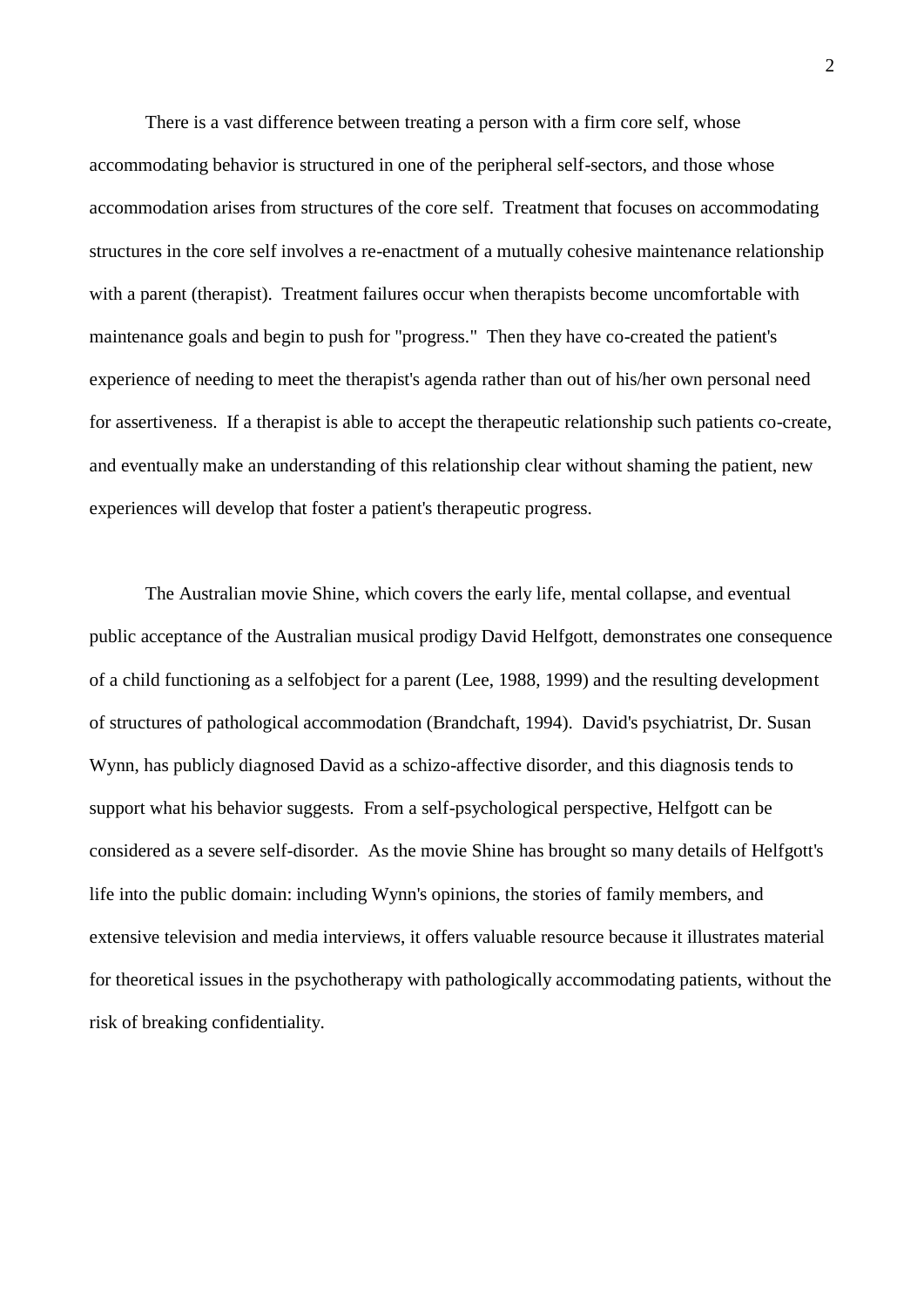In what follows, we (a) look at movie interactions to illustrate key themes in David's upbringing, (b) discuss his life through a comparison of the reverse selfobject experience, structures of pathological accommodation, and deficit theories (c) and then focus on treatment issues.

# (a) David Helfgott's upbringing

I have already proposed that David was a selfobject for his father. As is now well known, Heinz Kohut (1971) developed the concept of a selfobject to explain the behavior of patients, such as Miss F, who persisted in treating Kohut as if he lacked a center of initiative and was nothing more than an extension (pp. 283-293). David Helfgott's father, Peter, a self-taught violinist with frustrated musical ambitions, imposed his own ambitions on David as his self-extension, and passionately sought to live these through him.

The movie portrays David's father as a cruel, authoritarian personality (Adorno, 1950). David says, in his rapid, muttering style, "Daddy's very religious, very religious, very strict, and a bit of a menace, but he got exterminated, didn't he. God didn't help him. Ha, Ha." In response to David's hostile comment about his father, David's sister, Margaret, says that their father was kind and considerate. Margaret may, indeed, have experienced her father as kind and considerate because she did not function as a selfobject for him, or she may have blamed David's mental illness to support her contention of David's distorted perception of their father. But there are too many who witnessed the father's strict, authoritarian behavior for Margaret's view to be accepted at face value.

Margaret, who possibly saw her father's punitiveness with David, may have idealized him as a defense against the shame she experienced as family flaws were exhibited to the whole world.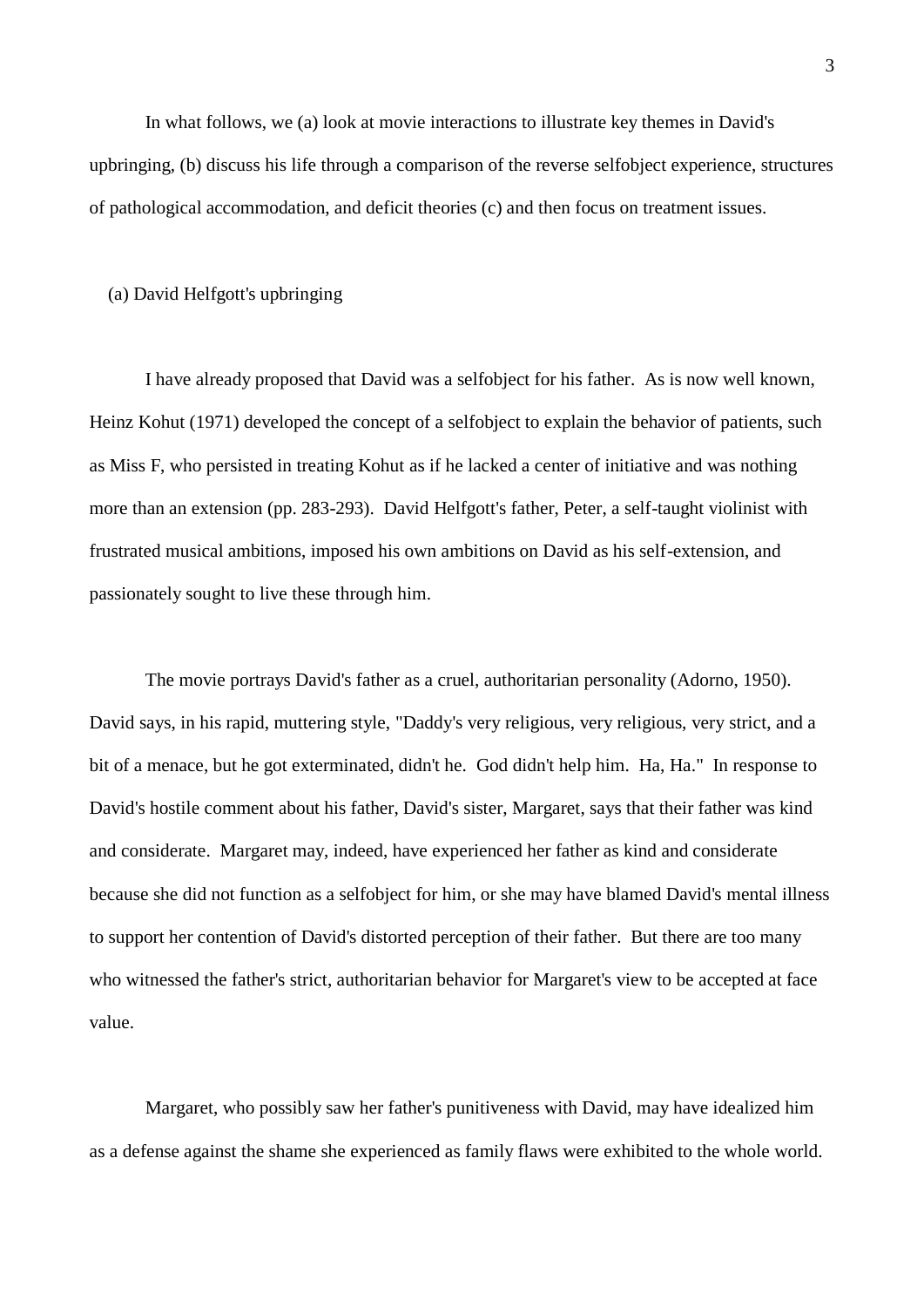Kohut (1971) and Gedo (1981) discuss such defensive idealization (pseudo idealization). And even though Margaret plans to publish her point of view, nothing she says can alter the fact that Shine is based on David's subjective account of how he experienced his father and, therefore, offers excellent source material for empathically understanding David Helfgott.

In the opening few minutes of the movie, David gives his view of himself. He says, "Perhaps I haven't got a soul. Daddy said there is no such thing as a soul." As soul is sometimes used as a synonym for the self, David seems to be describing his condition as one in which he has no solid sense of self, that is, without a firm nuclear self-organization and therefore, a person whom self-psychology sees as a severe self-disorder. And it's not difficult to understand why.

Early in the movie, the pre-teenage David takes part in a local concert. The compare asks David, "What are you going to play, David?" Before the shy David responds Peter quickly answers for him, "Chopin, The Polonaise." The camera then captures the faces of the judges, whose looks suggest that this was a ridiculously ambitious piece of music for such a small boy. Soon, however, the judges are engrossed in David's skilful, vigorous playing as the unanchored piano slowly moves across the stage. At the conclusion, when the compare says, "That was great, David," the father bursts out in pride with "He's my son, he's my son." But the next scene is a gloomy one, with father and son walking home, the father angrily striding in front, and David, head down in shame, dragging ten yards in the rear. Looking on, one sister says to the other, "He lost, now we'll cop it." The message is clear: the father is not only ambitious, but a poor loser because of the narcissistic wound to him, and because he treats losing with contempt and punishment.

Later that evening David and his father play chess. When David makes a wrong move the father gleefully pounces, goading David with "your losing, you're losing!" Then Peter gives an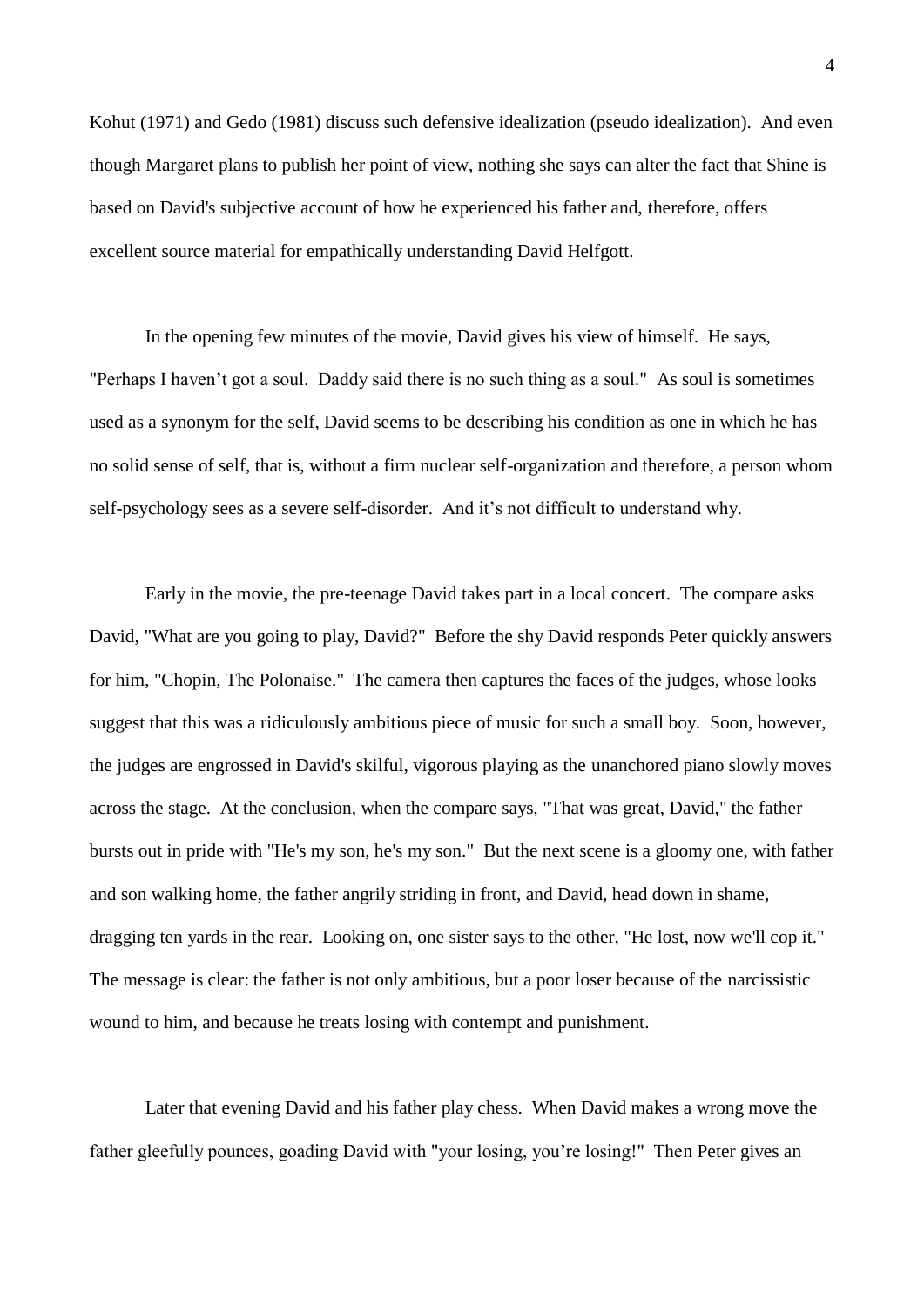explanation for his envy-tinged goading, saying, "Your a very lucky boy, David. I once bought a violin and my father found it and smashed it, because he never allowed music in the home." From the father's perspective David was lucky because he was allowed to play music, experiences for which the father had longed. Yet Peter's obsession with David's musical progress prevented David from developing as other children.

Peter Helfgott's merger with David was further evident that evening. Ben Rosen, one of the local contest judges, knocks on the door of the Helfgott home and asks to come in. He addresses David. "You were very good this afternoon David." David politely says, "thank you." The father interjects, "He can play better." Responding kindly, Rosen says to the father, "Maybe he was too good, some people don't like that." Rosen then said, "We gave David a special prize for his courage," but when he attempted to hand the prize to David, the father snatched the small package, implying it would spoil the boy or that he had too much pride to accept charity. Rosen then deliberately addresses David, "That was a difficult piece you chose David. Even great pianists would think twice about choosing that piece." David responds, "Daddy chose it." Rosen then turned to Peter and gave the opinion that David was talented enough to justify a teacher. The father coldly replied, "No-one taught me," and shuffled Rosen out the door.

Soon after this incident, David's need to please his father emerged around the musical composition, "Rach" 3. This is Rachmaninoff's extremely difficult piano concerto, which David realized was highly valued because his father repeatedly played it on a wind-up gramophone. David, mirroring his father, says of "Rach" 3, "Its beautiful. Will you teach me?" The father responds, "It is the hardest piece in the world. One day you will play it and make me very proud." Then referring back to the competition, the father says, "Next time, what are we going to do?" On cue, David replies, "We are going to win!" But the interaction around the playing of Rach 3, stirred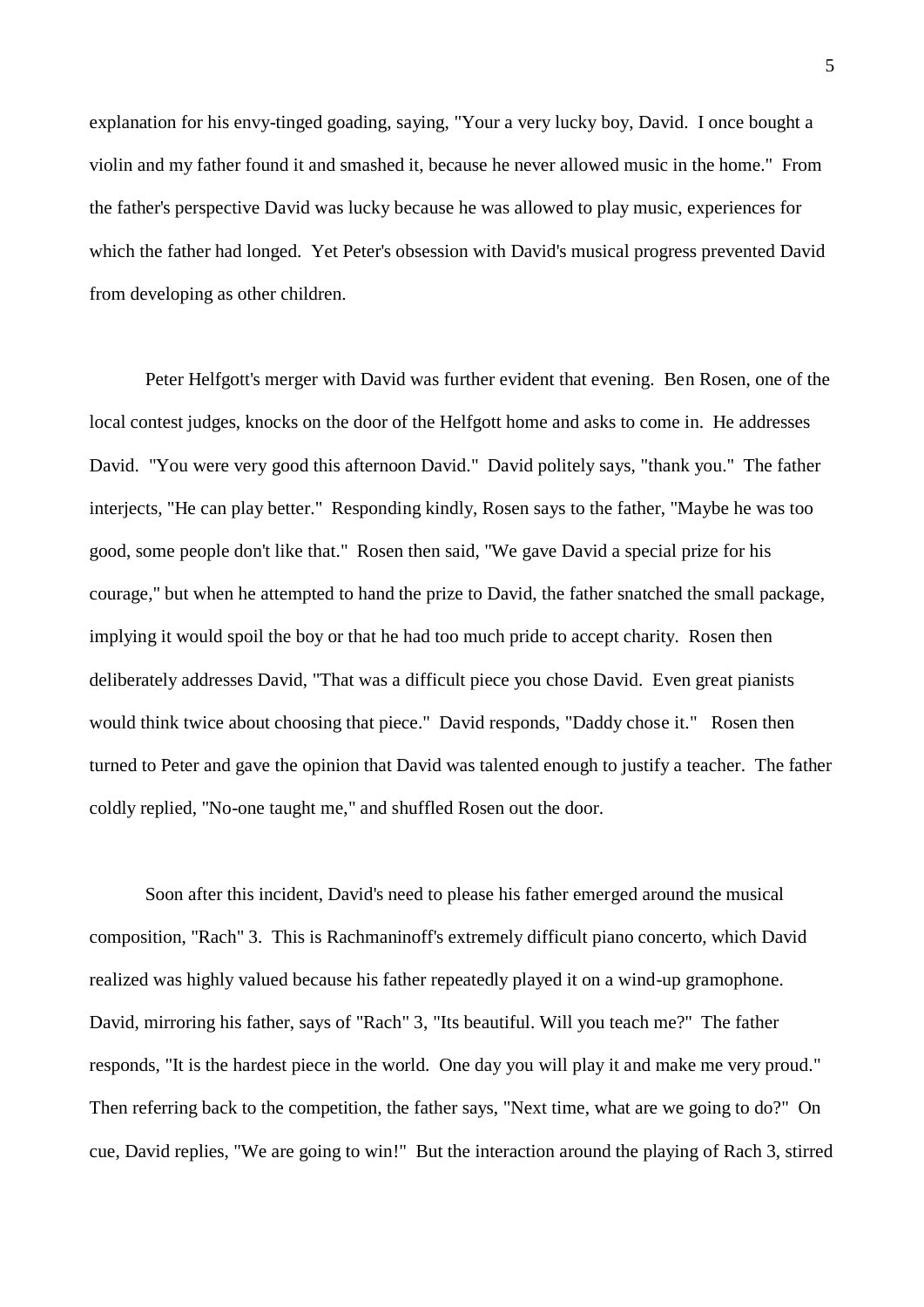the imagination of the father and eventually led him to relent and take David to Rosen for lessons, saying, "Teach him Rachmaninoff."

Under Rosen's tutelage David made sufficient progress to enter and win a national talent competition when 14 years of age. When the famous violinist Isaac Stern presented the award he said to David, "You have a special talent," to which David precociously responded, "So do you Mr. Stern." When Stern asks David "how much are you prepared to give to your music, David?" the father couldn't contain himself and from the back of the audience shouts David's lines "Everything, everything!" Then Stern gives an invitation for David to come to America. But, if the father resisted Rosen as David's teacher, he resisted more strongly David's moving to study in the U.S.A. The father angrily says, "He's not going to America because it will destroy his family. I'm his father and I know what is best." From a theoretical perspective the father did not want to lose David as his selfobject or as his cohesive function because he would have feared his own fragmentation.

Deeply hurt by his father's rejection, a desperate David goes to Rosen's house where no one is home. Agonizingly alone, David breaks down and cries at Rosen's front door. Later that night, wet, cold, defeated, David returns home with an affectively frozen face, and takes a bath. When his father comes into the bathroom David reveals his disgust by defecating in the bath. This behavior twinned the disgust David experienced from his father, who lashed him with a towel, and as he does this, screams, "you are a disgusting!" After this interaction David withdraws into himself and goes to bed, a bed that his mother said he regularly wet until his teens. The father, knowing he has hurt David, goads and lectures him. He says, "David, my boy, its a terrible thing to hate your father. I know that life is cruel but music will always be your friend, everything will let you down. You have to survive. Say it." Robotically David repeats the words "You have to survive." The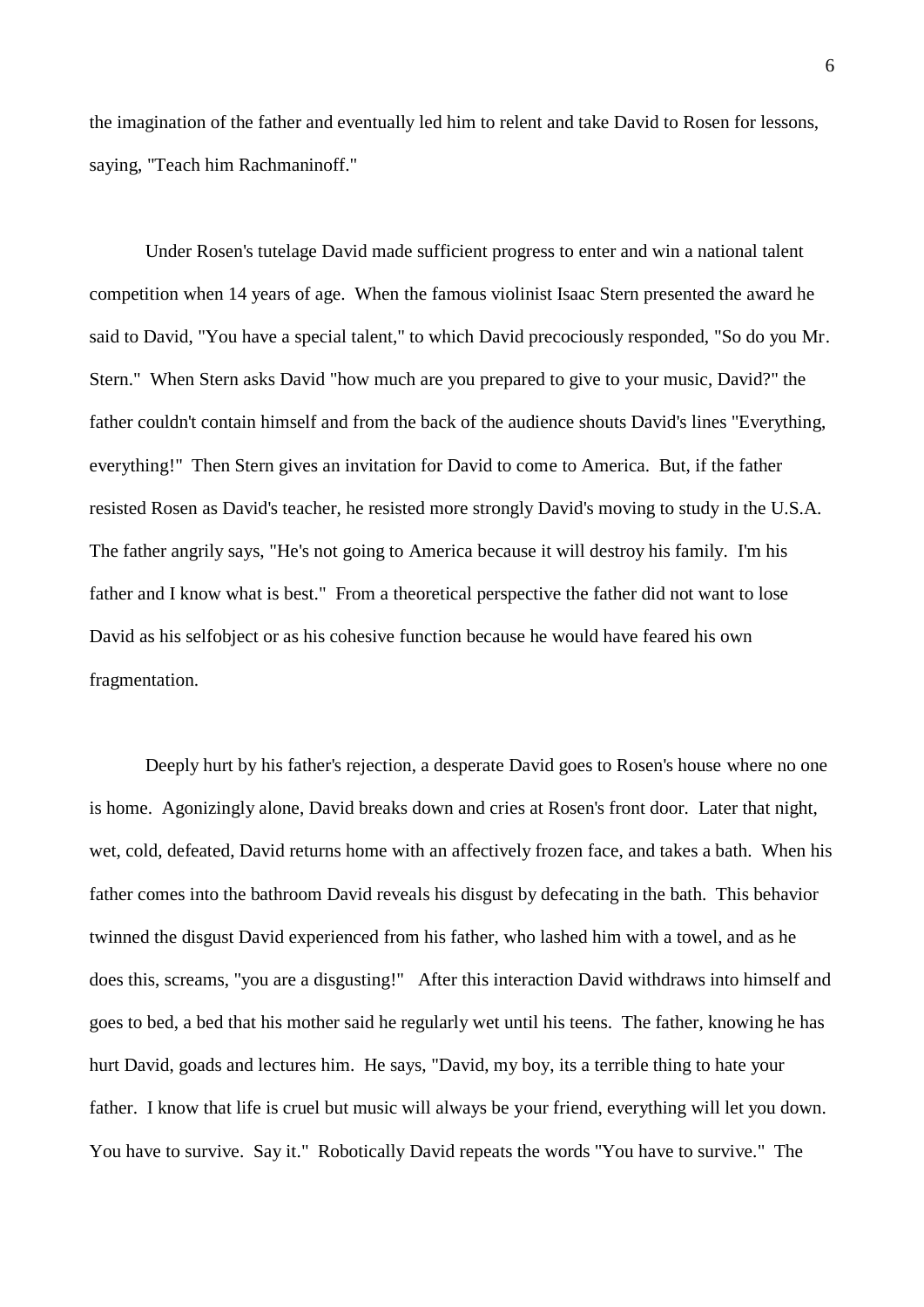father continues, "No-one will love you like me. You can't trust anyone. I will always be with you."

As the story continues, David is befriended by a benefactress, Katherine Fisher, eventually studies at the Royal College of Music in London, is "excommunicated" by his embittered, intractable father and, several months after his triumphant Rach 3 recital in the college auditorium, begins to succumb to an increasingly dysfunctional condition. If only his father had been able to mirror him and affirm his pride in him as he had indicated he would years before, David may have gained release from his accommodating prison. But the father could not function this way and David becomes dysfunctional and spends ten years living in mental institutions, before eventually meeting Gillian, an older woman who understands him, marries him, cares for him, and helps resurrect his musical career.

(b) Structures of pathological accommodation and reverse selfobject experiences

David Helfgott's self-organization can be seen as an example of Brandchaft's (1994) "structures of pathological accommodation." Such structures are not Freudian defenses, that is, distortions generated by intrapsychic mechanisms in response to drives; they have resulted from a persistent type of intersubjective experience with a significant other. In David's case, it was the experience of a dominating father who consistently, persistently imposed his own will on David. David's accommodating behavior is as a result of his response as a child to the burden of living out the identity that has been imposed by his father on him.

The dominant feature of pathological accommodation is not parental imposition of a specific self-organization on a child, but the child's need for an attachment bond and especially the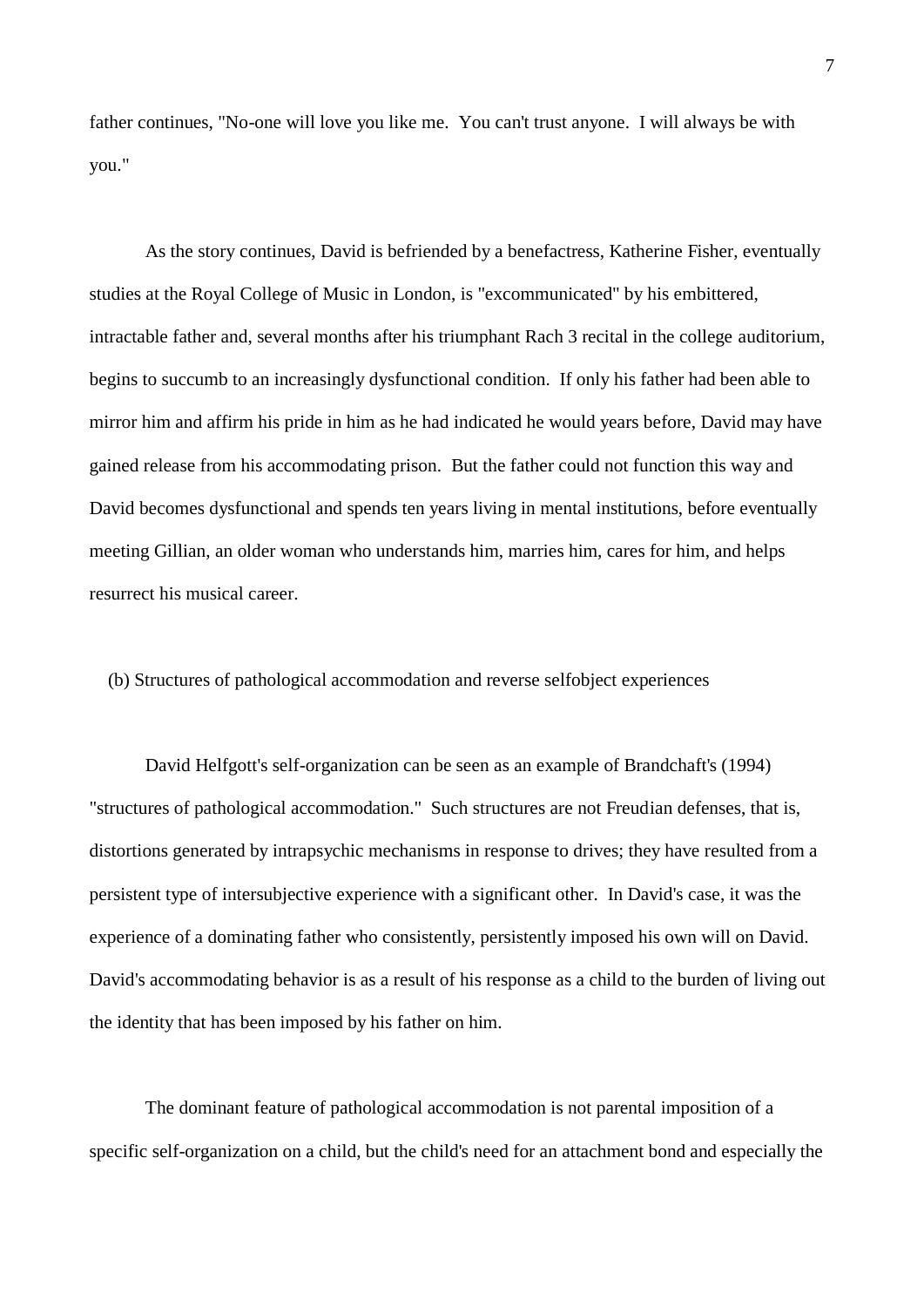cohesive function of feeling responsible for the self-cohesion of a parent. David Helfgott seems to have felt responsible for preventing his father from fragmenting into a rageful, punitive state where everyone in the family "copped it." His role involved "a reverse selfobject experience" (Lee, 1988), functioning to prevent a parent's fragmentation. Such a reverse selfobject experience limits the pathological accommodating child's self-organizing of new experiences involving initiative because the paramount concern is the maintenance of a parent's cohesion. The cohesion achieved is at the expense of the child's own differentiation and sense of autonomy. Structures of pathological accommodation are defensive in the Kohutian sense of preventing self-fragmentation.

Brandchaft's emphasis on "structures of pathological accommodation" tends to shift attention away from a patient's subjective self-states that accompany this behavior. Brandchaft's major point of difference with Kohut is that once the accommodating behavior has become heavily structuralized a patient is unable to have a selfobject experience as a means of developing new structures. He thinks that concepts of selfobject functions and empathic repairs are insufficient to adequately encompass psychotherapy with patients whose nuclear self-organization is entirely structured around pathological accommodation. Kohut, however, believed it was possible through empathic immersion and an understanding of and eventual explanation of the patient's repetitive transference of seeking to accommodate the therapist, that a narcissistic transference will eventually emerge and new structuralizations of the patient's initiatives will occur.

Based on his theory of pathological accommodation, Brandchaft criticizes Kohut's idea that pathology comes from an absence of structuralization. His theoretical difference with Kohut seems to hinge upon the assumption that Kohut's "absence of selfobject functioning" leads to an absence of structuralization. Clearly, Kohut believed structuralization still occurs with insufficient selfobject functioning, as he saw (Kohut, 1977) that structuralization takes place in some self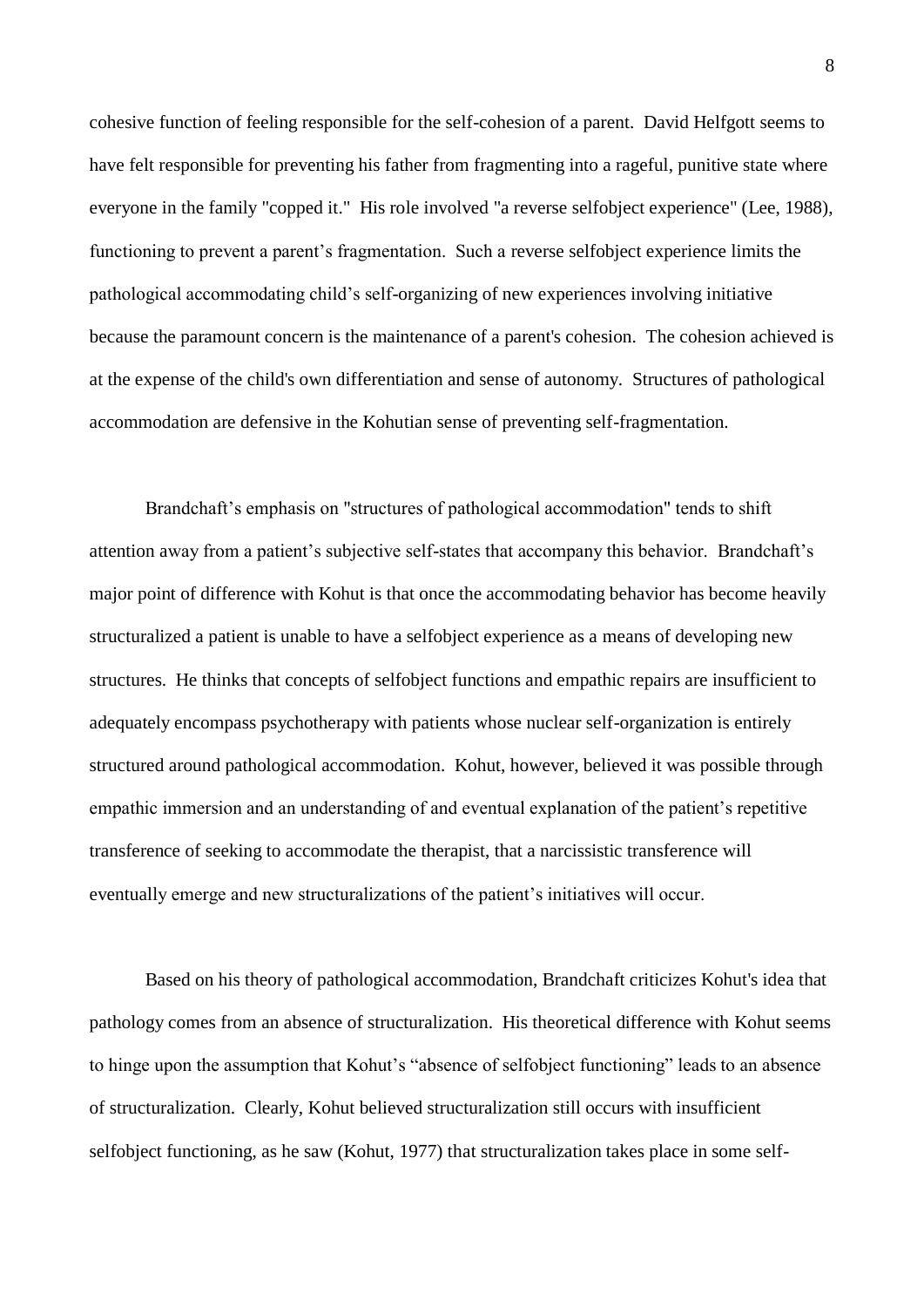sectors to compensate for underdeveloped structures in others. Kohut also claimed that inadequate selfobject functioning determined which self-sectors remained underdeveloped. From a Kohutian perspective, pathologically accommodating structures developed, because accommodating behaviors were mirrored by a key parent and thoughts and actions reflecting self-agency and assertiveness were not, not because there was a "general lack of selfobject functioning.".

Kohut's theory actually covers the idea of pathological accommodation even though he did not use the term. He demonstrated a differentiation between a "growth-promoting selfobject experience" and a "self-object experience of pathological compliance." He (1984) says, "There is a decisive difference between the support of selfobjects that are sought after and chosen by a self in harmony with its innermost ideals...and the abandoning of oneself to a foreign self, through which one gains borrowed cohesion at the price of genuine initiative and creative participation in life" (p. 167). Furthermore, as the case of Mr. Z shows, Kohut was aware of Mr. Z's enmeshment with, and therefore, accommodation of his mother, the "noxious selfobject" (Kohut, 1979, p. 416) and the way this enmeshment played a central role in Mr. Z's development. Brandchaft too had observed this kind of maternal enmeshment expects accommodation by the child and that when the pattern is enforced in numerous transactions during childhood, it becomes structuralized as the child's cohesion-producing tie to a pathologically possessive mother, who was accepted as unquestioned reality.

Kohut's thinks that insufficient selfobject experiences determine the quality and amount of structuralization that occurs, but never a complete absence of structuralization. Support for limited structuralization still taking place in conditions severely lacking selfobject responding, comes from Huttenlocher (1997, 1999, 2002), a neurobiologist at the University of Chicago. He used an electron microscope and the Golgi-Cox method during autopsies to count the dendrites in pinhead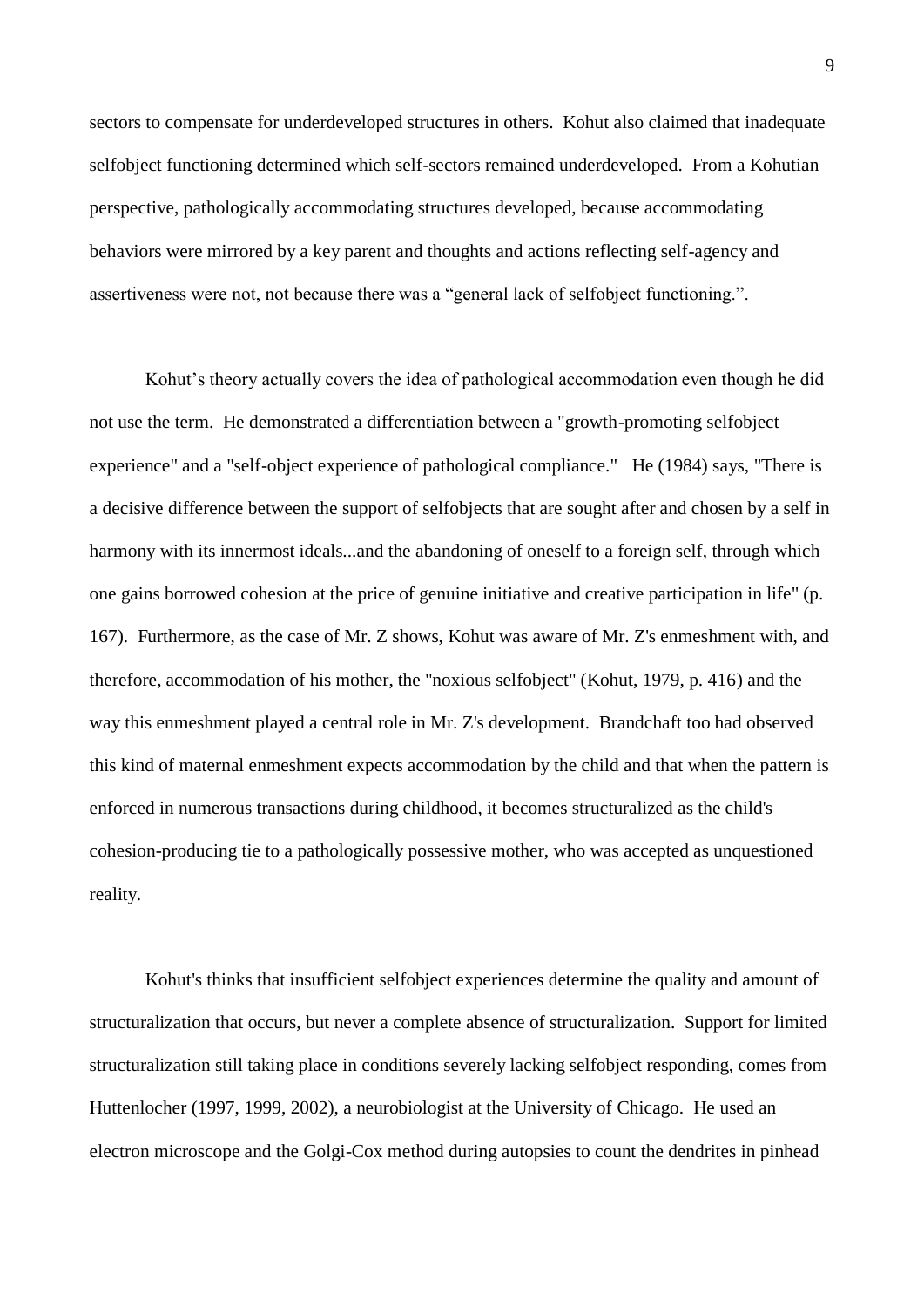sized brain samples, to find a decrease in the number and length of dendrites in a child of an "impoverished" background compared with one with an "enriched" history. Those with an impoverished background history had less synaptic connections ("delayed synaptogenesis"), hence less structuralization than the enriched background group. Furthermore, Huttenlocher's view of structural deficiency is supported by mammalian studies (Green and Greenough, 1986; Sirevang and Greenough, 1988; Greenough, Alcantara, Hawrylak and Anderson, 1992). Rats exposed to a super-enriched environment of other rats and toys in a group cage instead of an individual cage, eventually increased their neural connectors 25% compared with individually caged rats. These studies encouraged the view that an "enriched" learning environment for disadvantaged infants in the earliest years of their could be successful in increasing their level of education, hence structuralization, and help lift them out of their poverty, unemployment, alcoholism, and drug dependency.

Ramey (Campbell and Ramey, 990; Ramey and Ramey, 2003) demonstrates evidence of a inadequate selfobject functioning and a decreased structure with humans. In their Abecedarian study in the early 1970s, they intervened in the lives of 111 children in North Carolina selected from families with low income, low levels of maternal education, with mostly single, unemployed parents. These children had a low IQ (average of 80). They were enrolled in a program at a specially created childhood center by 6 months of age, a program that was all-day, 5 days a week, 50 weeks a year, and that lasted until they entered public kindergarten. Their curriculum contained 500 specified activities that focused on cognitive, motor, social and self development, and language, individualized for each child to provide an enriched environment. This Abecedarian treated group increased their IQ scores by 10 to 15 IQ points compared with a control group. Interestingly, most of the mothers of these children voluntarily sought further education, so by the time their child entered public kindergarten, 80% had some post high school education compared to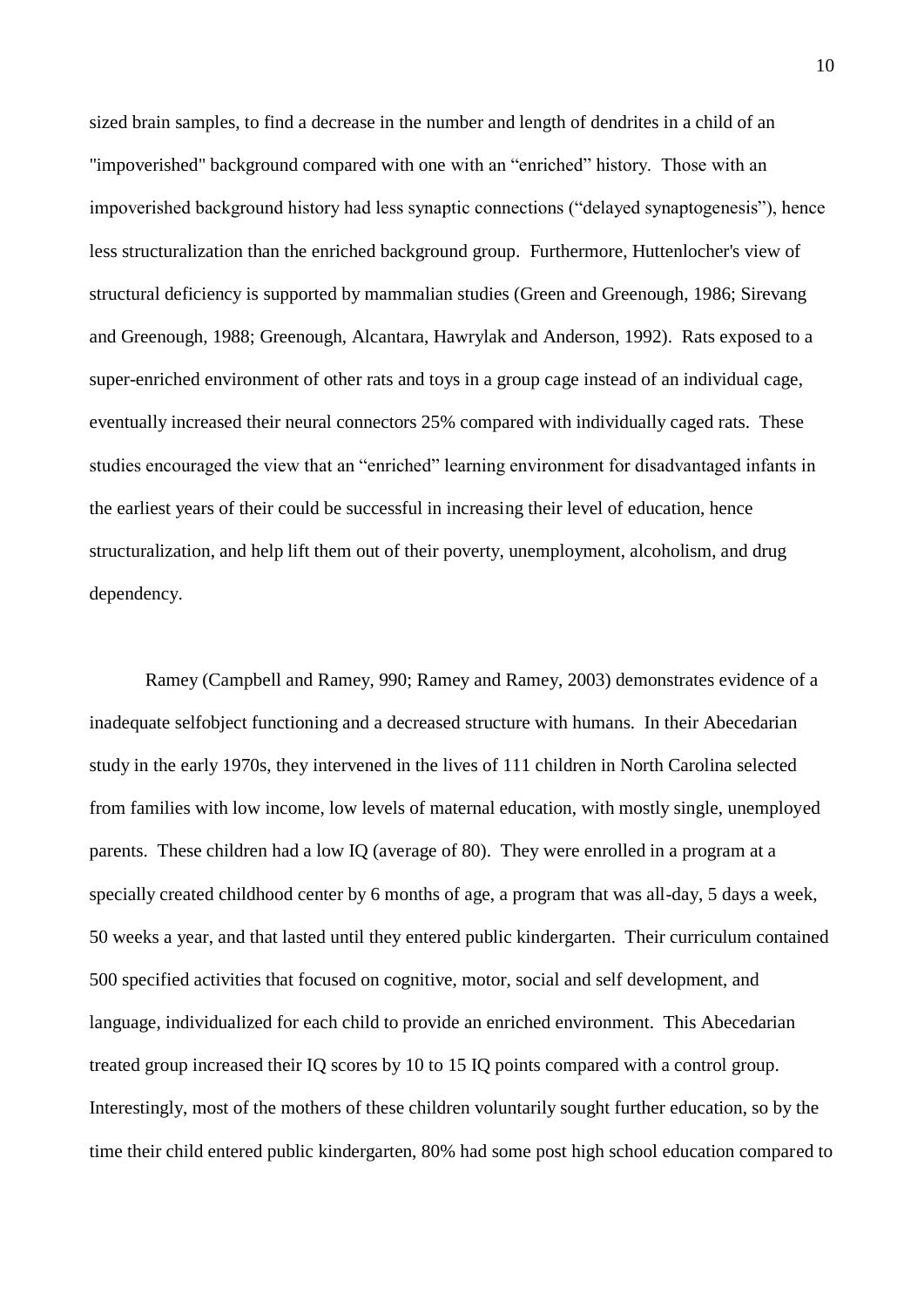30% in a control group. The Abecedarian study was replicated a few years later by the Care Study that had 985 low birth-weight, premature infants in 9 sites. The educational treatment of these infants led to higher performance on tests of intelligence, language, and social-emotional development at 3 years of age compared with a control group.

These Abecedarian and Care studies point to an increase in dendritic growth and synaptogenesis in pre-kindergarten children. Such a conclusion is supported by the studies of the UCLA neuroscientist Robert Jacobs (Kotulak, 1997), who found that autopsied brains of mentally active university graduates had up to 40% more connective dendrites than the brains of high school dropouts. As the brains of mentally inactive university graduates also had less connections than the mentally active graduates, but more than the dropouts, they formed an in-between group. These results suggest that mental stimulation and active learning, from infancy to old age, is important for a healthy and productive life. Such a view of a self creatively engaged with its environment from the womb to the grave is further affirmed in a study of nearly 3000 older people (Bassuk, 1999) who were over 65 years of age and were interviewed in their homes in 1982, 1985, 1988, and 1994. This study demonstrated a clear relationship that connected decreasing social engagement to cognitive decline. Prolonged social disengagement (and absence of selfobject responding) was a major risk factor for the symptoms of dementia.

Kohut, who emphasized the need for selfobject experiences during the whole of the life cycle, recognized that arrested self- development led to both structural deficiencies and compensatory structures. This is a view of Kohut's theory of self-sectors, where self-organization develops in some self-sectors and not in others. Brandchaft too does not deny that lack of selfobject experiences effects structure. What he emphasizes is the reverse: structure effects whether we are able to experience selfobject functioning or not. Once initial structures are formed,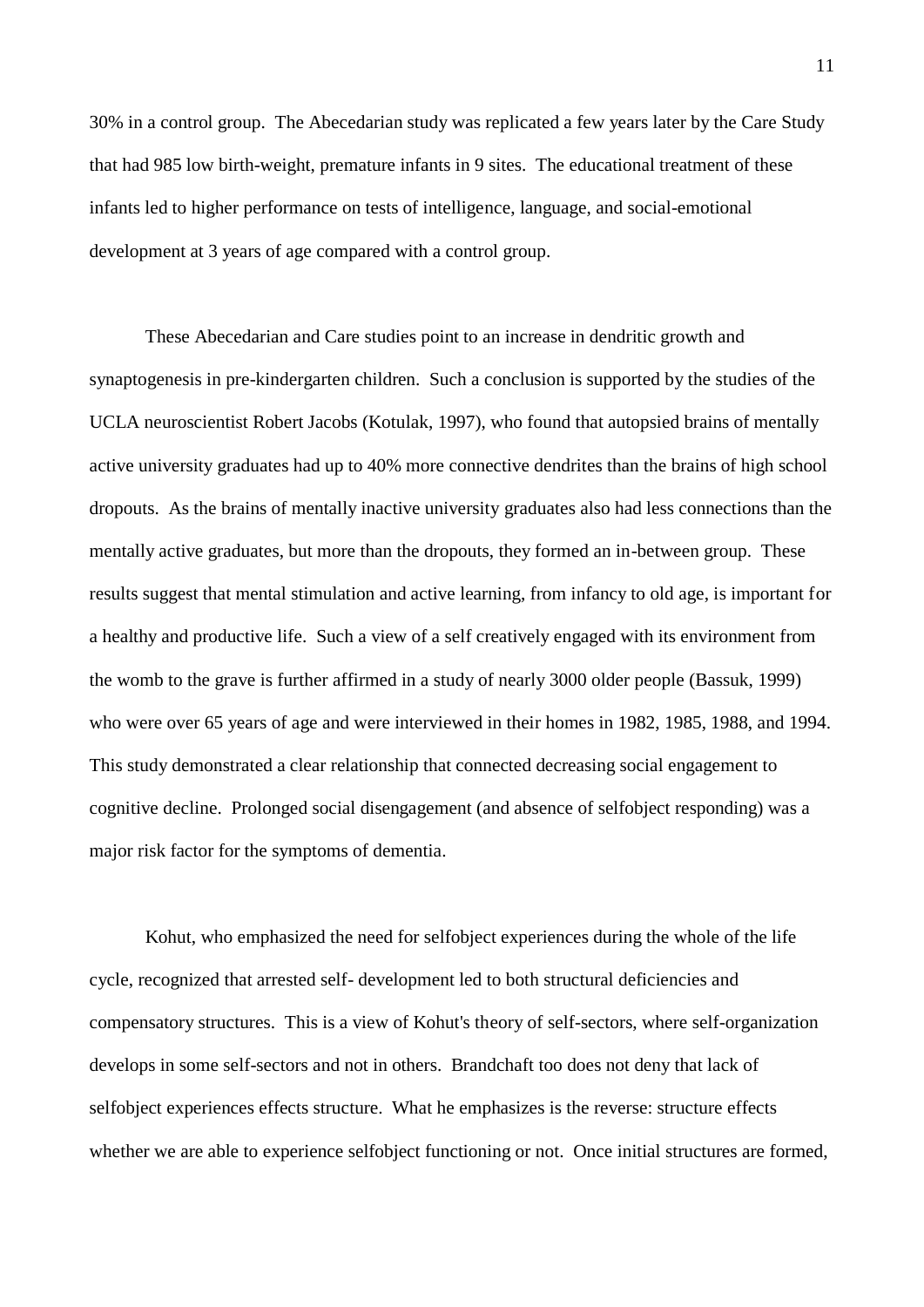says Brandchaft, these help determine what of later experiences lead to new structuralization, a position that is consistent with a post empiricist theory of perception or in memory theory.

Brandchaft is really emphasizing the extreme filtering effect of structures of pathological accommodation once they have formed. The patient rejects anything that threatens his or her ties with a parent or substitute such as a partner or spouse and their mutual cohesive maintenance of each other, including the offer of change to a creative life through a selfobject experience with a therapist. Regrettably, a psychotherapist's attempt to be empathic with a patient whose self is organized around pathological accommodation may be experienced as an upsetting, non-empathic intrusion that, if persisted, may induce paranoia.

A major problem of a theory of psychological deficit for the treatment of self-disorders, are the beliefs that if a body is deficient in a biochemical substance, one takes a supplement. Influenced by this "script," (Tomkins, 1991, 1992) if a person is deficient in selfobject experiences, one takes a dose of selfobject experience -- as if a selfobject experience is a substance. Such a deficiency model is inadequate because selfobject functioning is not a substance given by the psychotherapist but a subjective experience of the patient. As demonstrated with the case of Mr. Z, therapeutic change does not occur because Mr. Z finds a psychotherapist who is willing and able to function as a selfobject, nor because Mr. Z gives up the cohesion-producing effect on himself of his tie to his mother, but because change occurred when Mr. Z was able to let go his imposed task of being a cohesive function for his mother.

Unlike Mr. Z, in David Helfgott's development the major source of cohesion was the dominant, intrusive father, not a fearful, possessive mother. Accordingly, David Helfgott accommodated his father's wishes and so facilitated the giving and receiving of cohesion. By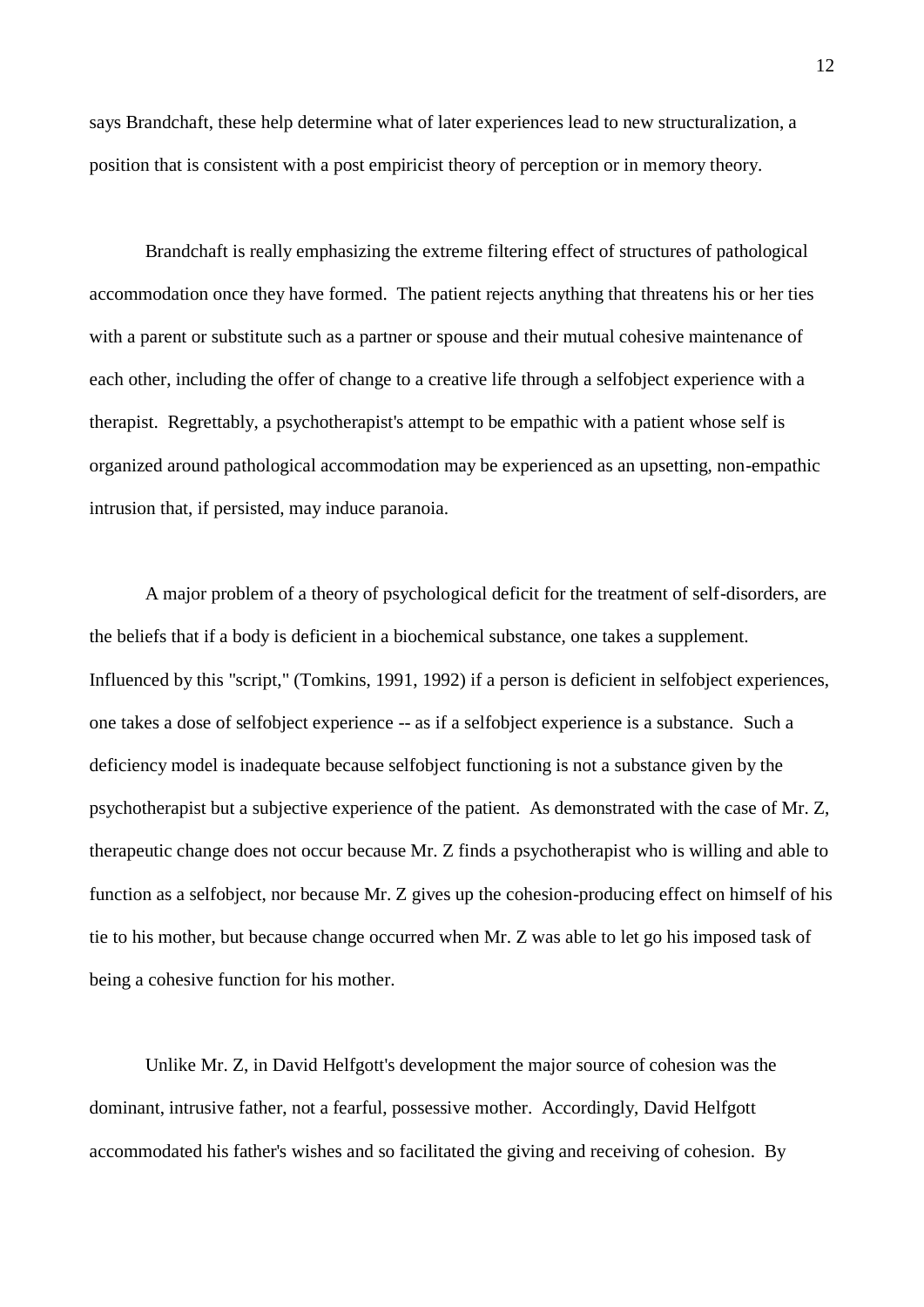obeying his father, David made his father cohesive. By allowing his father to live his ambitions through him, and by making his father's cohesion the major organizing principle, David reinforced his own sense of cohesion, but at the price of his own creative self-development. As Brandchaft (1994) expresses it: "Reliance on borrowed cohesion creates, requires and maintains, at its core, a debased and enslaved sense of self" (p. 22).

In contrast to Brandchaft, I propose that a debased self-image arises from failed attempts to change the mutual cohesive arrangement. Any hint of the child's diminishment as a cohesive function for the parent is generally met with parental behavior designed to force the child back into accommodation. Their self-organizations crystallize from interacting with parents who excessively criticize, verbally abuse, blame, or punish and reject the development needs of the child. These parental behaviors -- costly to the child – help retain the child as a cohesive function for the parent. As Brandchaft (1994) envisages the central motivation of the dyad, the parents' needs take priority.

The major consequence a parent's critical, punitive behavior is the child's maintenance of a debased self-image. This debased self-organization formed as a child, is experienced as feeling bad - rotten to the core, evil, when this child becomes an adult, because the debased nuclear selforganization is also made up of punitive, self-critical structures vertically split from accommodating structures. The reality of persons with a perceived evil self-organization is that of a subordinated self. As long as the self is subordinated to a significant other they feel safe; as long as they offer and receive parental "borrowed cohesion," they feel subordinated.

A key question in understanding structures of pathological accommodation is the degree to which the accommodation is total. Using the metaphor of television stations, the question is how much programming is a direct feed from the networks and how much is developed locally. With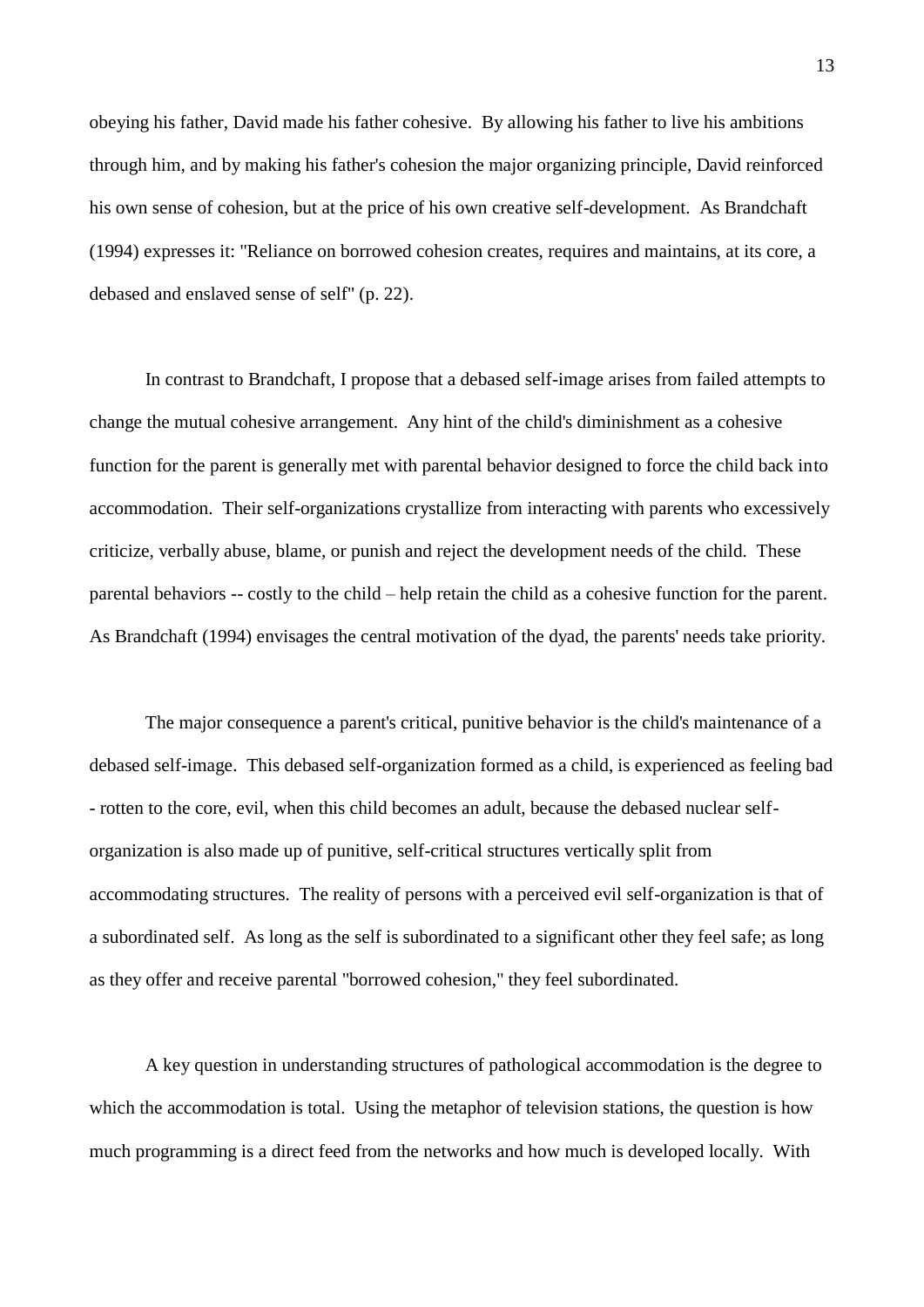David Helfgott, there seems to be no self-sectors outside the control of the family system until David develops a significant relationship with Rosen, his music teacher and, later, with his benefactress, Katherine Fisher. After being strictly controlled by and accommodating to his father's ambitions, David's self-organization was extremely vulnerable to fragmentation when David went to London, where he missed the active support of Rosen and Fisher, and no longer was a cohesive function for his father, especially once the musical goals implanted earlier by the father were reached, as happened after David triumphantly performed Rachmaninoff's Piano Concerto Number 3 at the Royal College of Music in London.

# (c) Treatment issues

A misuse of Brandchaft's "structures of pathological accommodation" is the application of the concept to all cases involving compliant behavior. Misunderstanding occurs when the focus is on the compliant behavior rather than the structures underlying such behavior. Compliance late in development after a core self has formed, involves different coping strategies than those tapping structures of pathological accommodation of the core self. This is because later developmental compliant behavior can be an adaptive feature of peripheral self-sectors. Pressure to comply to a significant other in the earliest stages of development when core self-sectors are being formed, however, generally leads to patterns of pathological accommodation becoming the organizing principle of these innermost, core self-sectors.

The crucial issue, then, is whether the structures of accommodation are a part of the peripheral or core self-sectors. Accommodation that arises from the peripheral self-sectors may be necessary and adaptive in situations, and a positive attribute. Accommodation that is structured into the core self-sectors is usually a different matter. Accommodation may be structuralized in the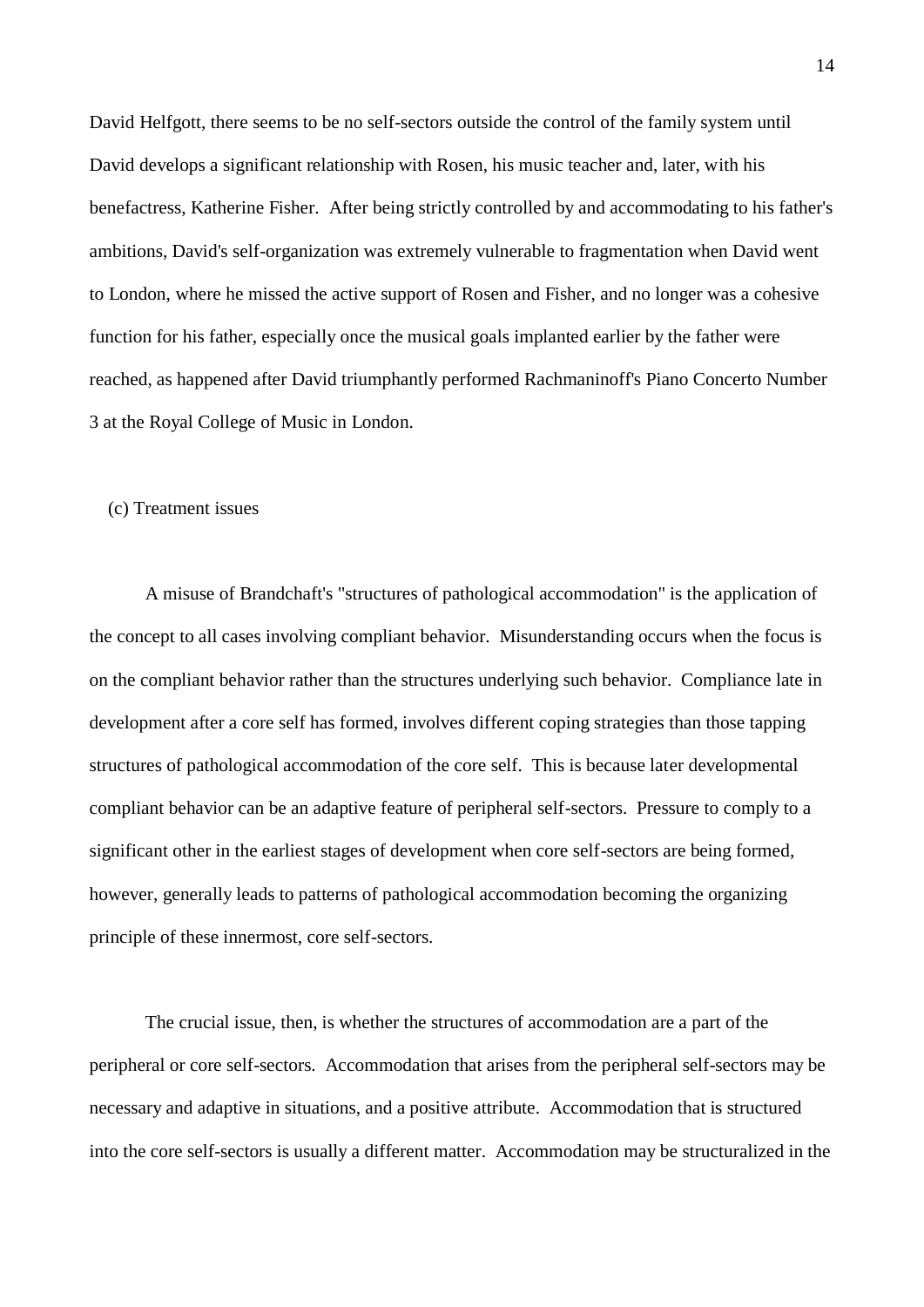core self as a minor structure or a major organizing principle. Where it is the major organizing principle, structures of pathological accommodation are very difficult to change because such structures are clung to as a defense against disorganized psychotic-like behavior.

A frequent mistake for therapists treating patients with structures of pathological accommodation in the core self is to assume responsibility for the patient "separating" from a possessive or dominating parent. Such a therapist's response completely misunderstands the patient's sense of responsibility for keeping a parent cohesive and, more importantly, the way in which such responsibility is a key organizing principle, preventing fragmentation. Sometimes, when a patient feels pressured by a therapist to move away from such an enmeshed parent, severe regression occurs. Such cases point to the defensive value of pathological accommodation in preventing serious fragmentation, deterioration and eventual psychotic-like behavior. Psychological post-mortems with such cases point to the need to distinguish between accommodation structures in the peripheral self-sectors and those in the core self-sectors. Where patients' ties to significant others involve the accommodating structures of the peripheral selfsectors, those who take steps to distance themselves (moving out, for example) from significant others while in psychotherapy, do not usually run the risk of fragmentation.

A key to treating these patients is to accept their need to reconstruct the context in which they were raised - one in which a patient attempts to create a cohesive but enslaved sense of self with the therapist. Although such patients are capable of developing a significant bond, there is usually little if any emergence of the selfobject transferences of idealizing, mirror or twinship in the initial and middle phases of treatment. They try to establish a mutual cohesive maintenance relationship that is a form of addictive dependency.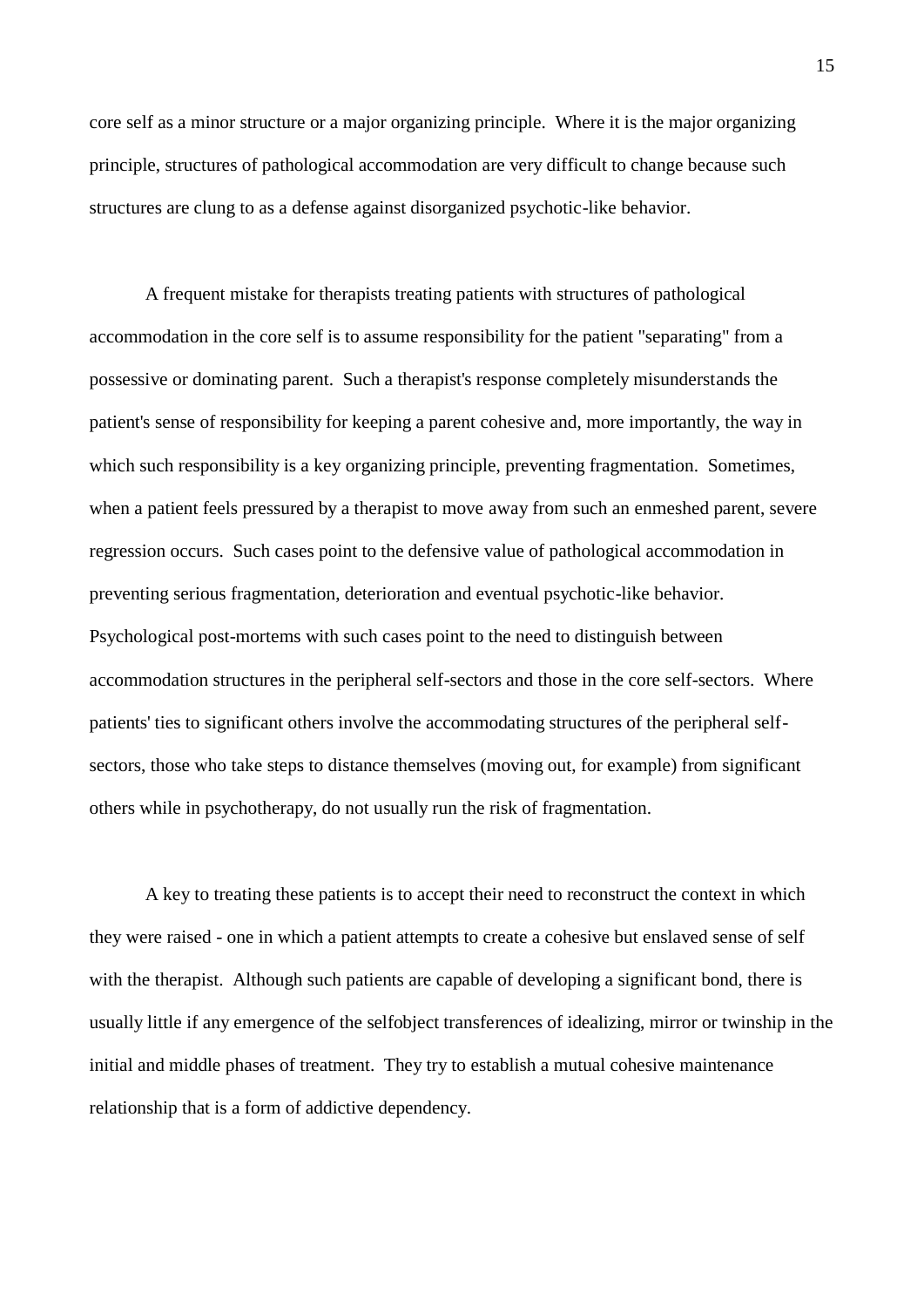The condition under which treatment proceeds is to first accept the patient's need for help in maintaining cohesion as their first priority. A second step involves gradually demonstrating the patient's need for cohesive maintenance by empathically investigating and gradually uncovering their various strategies and tactics for maintaining cohesion. This exploration eventually points to the strong tie that the patient has with one of the parents, whether living with them or not. It also involves exploring feelings of shame for wanting to be autonomous against their parents' wishes and to grow beyond the merger relationship. Therapeutic exploration needs to focus on fears of fragmentation should the relationship ties be broken, and particularly on fears of damaging or being responsible for killing the parent/therapist.

Psychotherapy involves doing more than is necessary to maintain a patient's cohesion. It means exploring the difference between the goals of maintaining self-cohesion by utilizing defensive, cohesive experiences, or of experiencing change from selfobject experiences that leads to increased feelings of autonomy as the patient is accepted by the therapist. These patient options are interpreted to the patient to give the patient a genuine choice.

One major therapist attitude tends to predict treatment failure with such patients. If the psychotherapist thinks the patient ought to accept the goal of growth rather than pathological accommodation, the patient experiences the therapist as repeating the intersubjective experience that initially developed the structures of pathological accommodation - the pressure to comply to another's will. This interaction around the goal of treatment, unless understood and explored, establishes a potentially ongoing addictive-like relationship for years that reinforces the structures of pathological accommodation until the therapist tires of the maintenance role, and uses some pretext to terminate. Not surprisingly, these patients leave and seek another therapist who is accepting of their mutual cohesive goals for treatment until the patient signals the wish to develop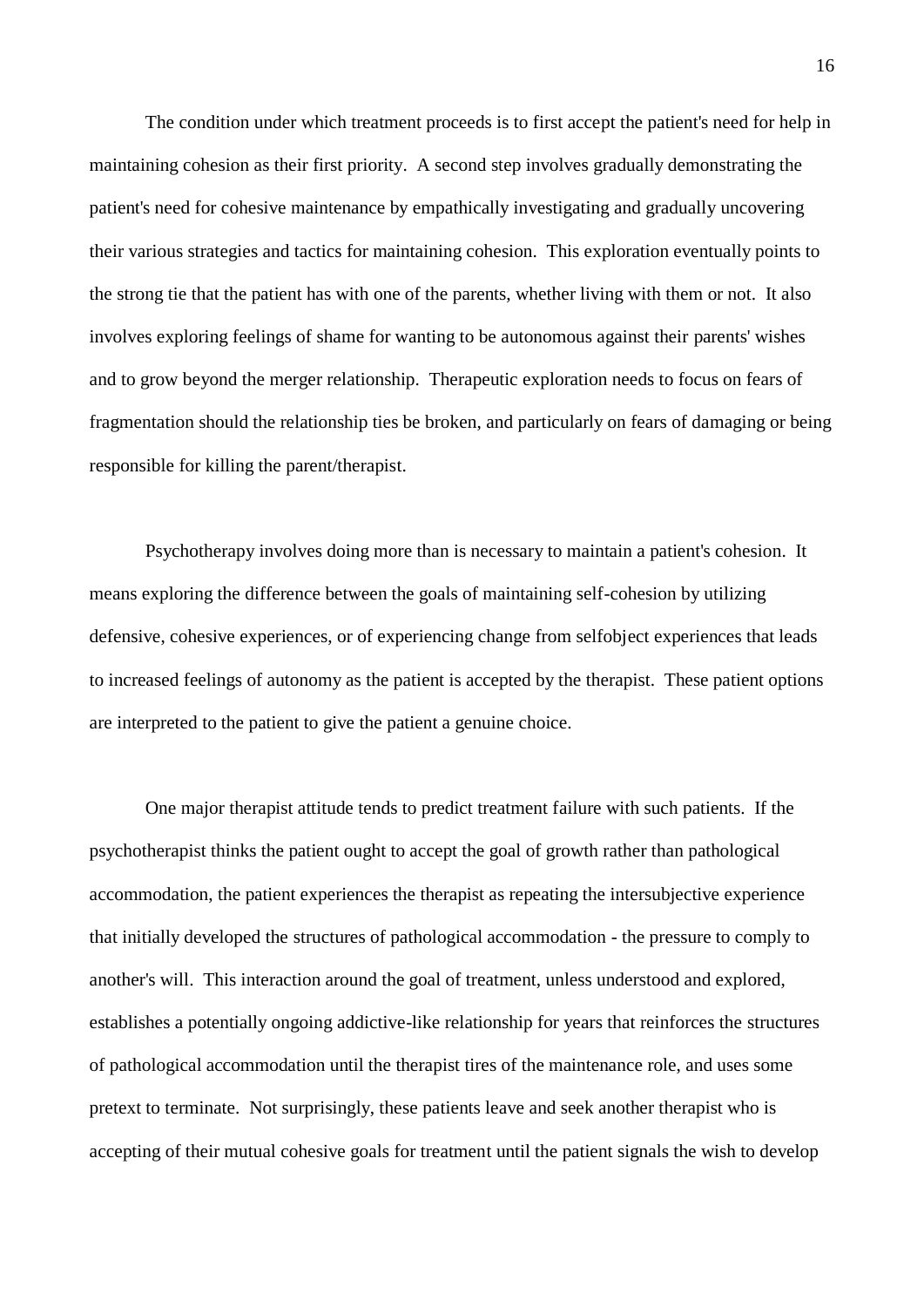beyond the relationship pattern established by his or her parents. Compare this situation with Gillian Helfgott. When she accepted David for what he was, quirks and all, and did not push for change, he began to come alive and to change, on his terms.

# References

Adorno, T. (1950), The Authoritarian Personality. New York: Harper.

- Bassuk, S., Glass, T., and Berkman, L. (1999), social disengagtement and incident cognitive decline in community-dwelling elderly persons. Annals of Internal Medicine, 131:165-173.
- Brandchaft, B. (1994), Structures of pathological accommodation and changes in analysis. Presented at the Association for Psychoanalytic Self Psychology. New York City.
- Campbell, F. & Ramey, C. (1990), The relationship between Piagetian cognitive development mental test performance, and the academic achievement in high risk students with or without early developmental experiences. Intelligence, 14:293-308.
- Gedo, J. (1981), Advances in Clinical Psychoanalysis. Hillsdale, NJ: The Analytic Press.
- Green, E. & Greenough, W. (1986), Altered synaptic transmission in dendate gyrus of rats reared in complex environments: evidence from hypocampal slices maintained in vitro. J. Neurophysiology, 55:739-750.
- Greenough, W., Alcantra, A., Hawrylak, N. & Anderson, B. (1992), Determinants of brain readiness for action: experiences shape more than neural form. Brain-Dysfunction, 5:129- 149.
- Huttenlocher, P. (1997), Regional differences in synaptogenesis in human cerebral cortex. The Journal of Comparative Neurology, 387:167-178.
- ---(1999), Dendritic and synaptic development in human cerebral cortex: time course and critical periods. Developmental Neuropsychology, 16(3): 347-349.